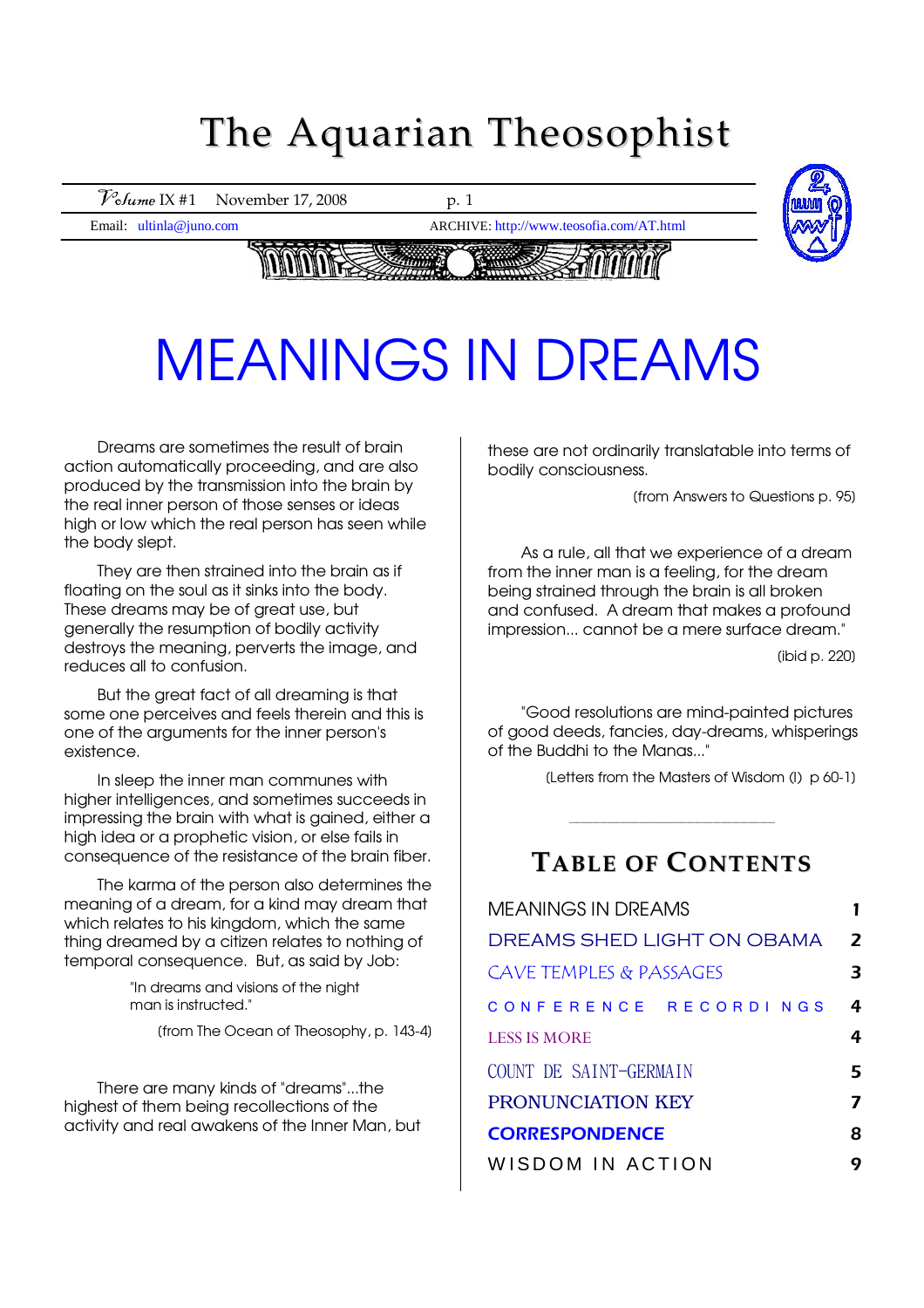## Dreams shed light on Obama's values

by Kelly Bulkeley<sup>1</sup>

Extracts from an article in the San Francisco Chronicle, page G – 9, Sunday, August 17, 2008

"I am something of a dreamer" - so confesses Barack Obama in the closing pages of "Dreams from My Father," the title of which signaled his strong interest in dreaming, both metaphorical and literal.

In the book, he shared two of his own dreams, each testifying to his long struggle with the morally and spiritually ambiguous legacy of his father.

Surprisingly, neither Obama's critics nor his supporters seem to recognize the significance of what those two dreams reveal about his core values.

…

 $\overline{a}$ 

The first dream occurred when he was a senior at Columbia University, a year after receiving the news of his father's death. It started with him on a bus trip with an unknown group of people. An old white man sitting nearby informed him that "our treatment of the old test(s) our souls." The bus stopped at a grand hotel, and the old man somehow changed into a small black girl who began playing the piano.

The trip continued. Obama dozed, then awakened (still in the dream), alone. He got off the bus and stood in front of a rough stone building. Inside, a lawyer and judge discussed the fate of Obama's father, a captive in jail. The judge was willing to release him, but the lawyer argued against it because of "the need to maintain order."

Then Obama stood before the door to his father's cell. He unlocked it and confronted the man, with "only a cloth wrapped around his

waist." His father smiled and said, " 'Barack, I always wanted to tell you how much I love you.' " They embraced, but suddenly his father shrank in size, and a deep sadness overcame him. Obama tried to lead his father out of the cell, but he declined and told his son he should go.

The dream ended there, and Obama said, "I awoke still weeping, my first real tears for him and for me, his jailor, his judge, his son."

We would need Obama's personal associations to make sense of all the dream's details. But no special psychoanalytic training is required to identify his feelings of hostility toward his father, intermixed with love and sadness.

Obama narrated this dream in the closing pages of the memoir's first part, titled "Origins." The dream marked the end of his beginning, the initiation of his journey back to his ancestral roots, back to his father's grave in Africa.

The second dream came during that journey, when Obama and his half-sister were traveling by train to his family's village in Kenya. She told him a disturbing story about their grandfather and his cruelly self-righteous behavior toward others. That night, Obama dreamed he was walking through a Kenyan village filled with playful children and pleasant old men. Suddenly everyone panicked at the sight of something behind Obama; they ran for safety as he heard the growl of a leopard. He fled in a mad dash, finally collapsing in exhaustion: "Panting for breath, I turned around to see the day turned night, and a giant figure looming as tall as the trees, wearing only a loincloth and a ghostly mask."

### This suggests that Obama is perhaps more temperamentally conservative and respectful of paternal authority than most Americans assume.

…

Critics who portray him as an anarchist fail to appreciate this quality of his character. So, apparently, do those liberals who have been alarmed at the seeming "rightward shift" in his recent policy statements. His dreams suggest this is not just short-term electoral maneuvering but rather a reflection of a conviction that he must show respect for traditional wisdom, even as he tries to adapt that wisdom to changing circumstances of the present.

 $^{\rm 1}$  Bulkeley is a visiting scholar at the Graduate Theological Union in Berkeley and wrote "American Dreamers: What Dreams Tell Us About the Political Psychology of Conservatives, Liberals, and Everyone Else" (Beacon Press, 2008).

By courtesy of SFGate.com at http://www.sfgate.com/cgibin/article.cgi?file=/c/a/2008/08/17/INCU12BG4G.DTL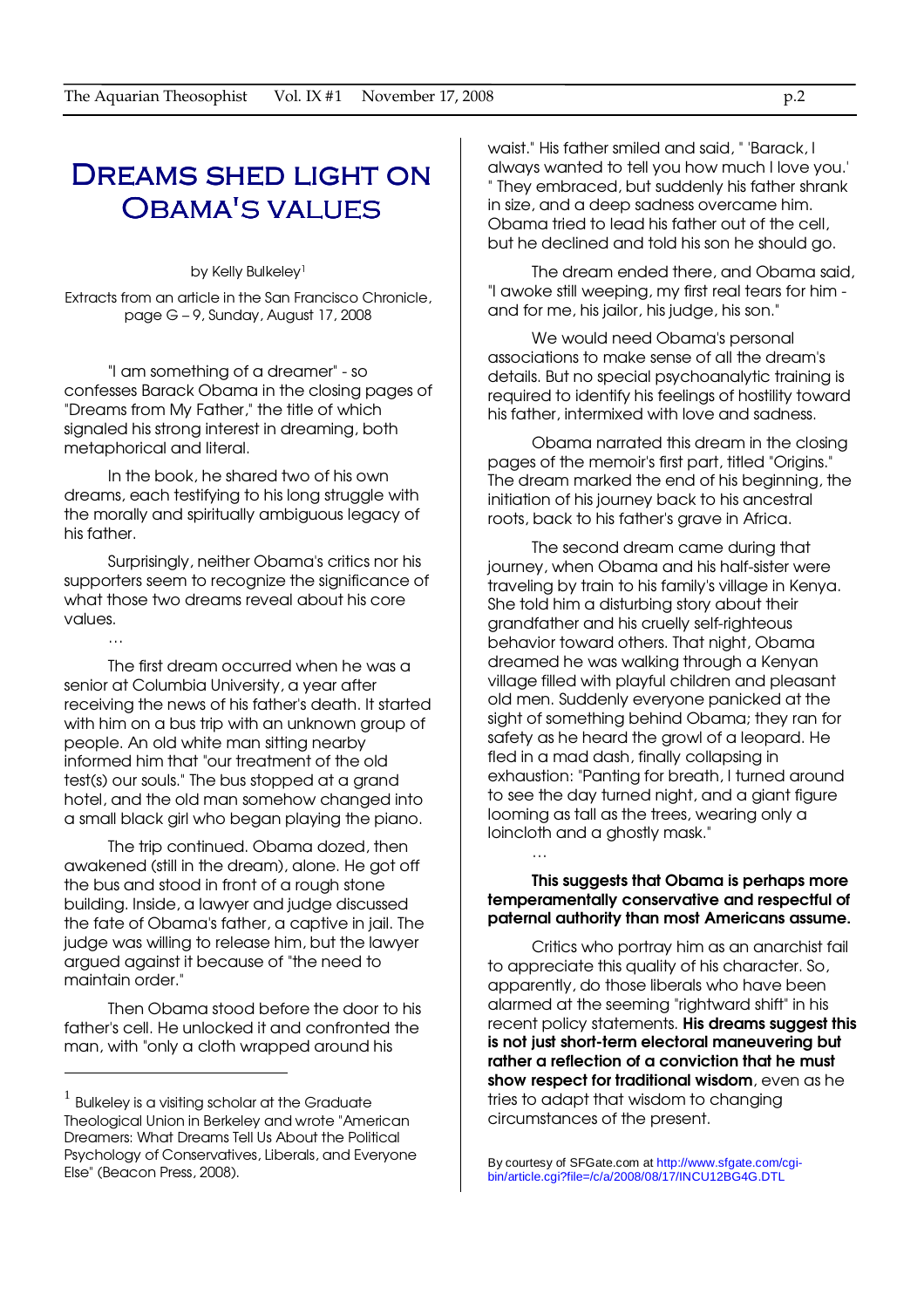## CAVE TEMPLES & PASSAGES

### **constructed during Atlantean times**





 $\overline{a}$ 

### Ancient traditions of India

Kailasanatha Temple Cave, Aurangabad

Tradition asserts, and archaeology accepts the truth of the legend that there is more than one city now flourishing in India, which is built on several other cities, making thus a subterranean city of six or seven stories high.

Delhi is one of them; Allahabad another examples of this being found even in Europe; e.g., in Florence, which is built on several defunct Etruscan and other cities.

Why, then, could not Ellora, Elephanta, Karli, and Ajunta have been built on subterranean labyrinths and passages, as claimed? Of course we do not allude to the caves which are known to every European, whether de visu or through hearsay, notwithstanding their enormous antiquity1, though that is so disputed by modern

archaeology. But it is a fact, known to the Initiated Brahmins of India and especially to Yogis, that there is not a cave-temple in the country but has its subterranean passages running in every direction, and that those underground caves and endless corridors have in their turn their caves and corridors.

"Who can tell that the lost Atlantis… did not exist yet in those days?" (ie when the temples were first built. Ed)— we went on to ask. It did exist most assuredly, as it was fast approaching its greatest days of glory and civilization when the last of the Lemurian continents went down.

[extracts from Secret Doctrine Vol 2 p 220]





 $\overline{a}$ 

Details of the cave temple at Elephanta (Gharapuri) on the island in Mumbai harbour

The caves at Elephanta are said to be over 450,000 years old, constructed from the living rock of the island when Rama was then the King of India. Ed.

to express the very extraordinary opinion that "Egypt had ceased to be a nation before the earliest of the cave-temples of India was excavated." In short, he does not admit the existence of any cave anterior to the reign of Asoka, and seems anxious to prove that most of these rock-cut temples were executed during a period extending from the time of that pious Buddhist king until the destruction of the Andhra dynasty of Maghada, in the beginning of the fifth century. We believe such a claim perfectly arbitrary. Further discoveries will show that it is erroneous and unwarranted.

<sup>1</sup> There are archæologists, who, like Mr. James Fergusson, deny the great antiquity of even one single monument in India. In his work, "Illustrations of the Rock-Cut Temples of India," the author ventures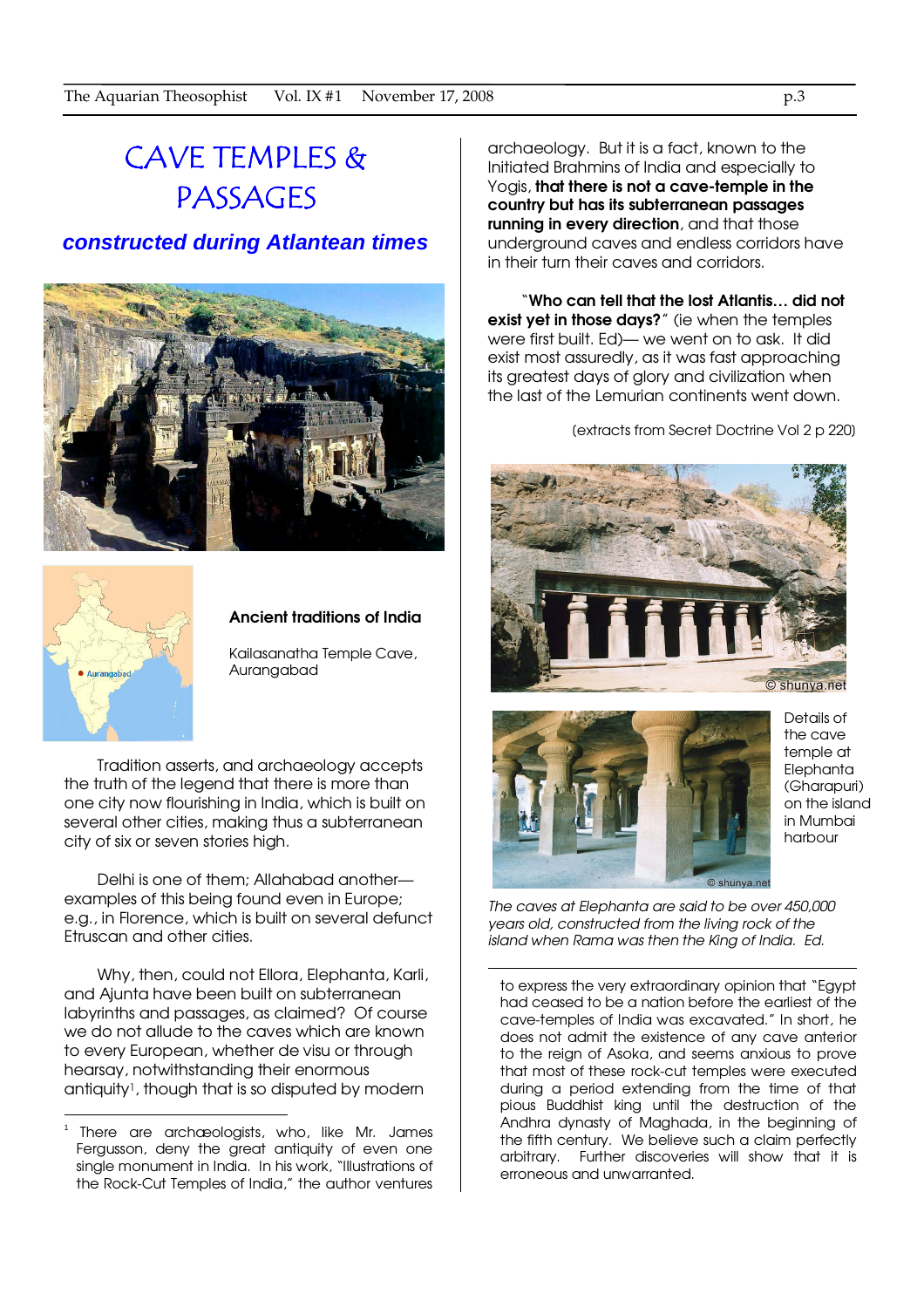### V I D E O & A U D I O

R E C O R D I N G S O F

T H E 2 0 0 8

### C O N F E R E N C E

### ITC NEEDS YOUR HELP!

The conference at Haverford College near Philadelphia was a wonderful expression of wisdom.

There were expenses, however, that went over budget. As a way to enhance donations to help, we are making the following possible:

For donations of \$100 or more, one can receive a COMPLETE SET of DVDs of the entire conference.

Available as well is a COMPLETE SET of CDs (audio only) for donations of \$75 or more, of the conference.

-- Great for those who were unable to attend the conference in person.

-- These conference recordings are unedited - just as it was.

-- Professionally done making the disk sets attractive gifts.

-- Presenters - representing four different Theosophical traditions.

### To pay by credit card call +(1) 760-765-1090

International Theosophy Conferences, Inc., PO Box 459, Julian, CA 92036

## Less is More

#### Can less be more, can more be less?

Well, yes and no, and no and yes Well, more or less…

More bikes, fewer cars Less haze, more stars

Less haste, more time Less reason, more rhyme

More time, less stress Fewer miles, more fresh (vegetables)

Fewer car parks, more acres of available urban soil More farmers' markets, less produce effectively marinated in crude oil

Less colouring, more taste More mashing, less waste

Fewer couch potatoes, more spring greens Fewer tired tomatoes, more runner beans

More stillness, less inertia Less illness, more Echinacea

More community, less isolation Less just sitting there, more participation!

More wells (not oil ones, obviously), fewer ills Fewer clean fingernails, more skills

More co-operation, less compliancy Less complacency, more self-reliancy

Less competition, more collaboration Less passive listening, more participation!

Less attention defic…, more concentration Less passive listening, more participation! (Less repetition)

Less of a warm globe, more a chilly'un More of a wise world, at least 34 fewer parts of C02 per million

Less stress-related cardio-vascular and pulmonary failure ore nurturing quality time in the company of a favourite clematis or dahlia

More craftsmanship, less built-in obsolescence More political maturity, less apparentlyconsequence-free extended adolescence

 More believed-to-be-beautiful, known-to-beuseful things

Less cheap, pointless, petroleum-steeped stuff

So Yes, less is more – and enough's enough…

Courtesy of Matt Harvey www.wondermentalist.com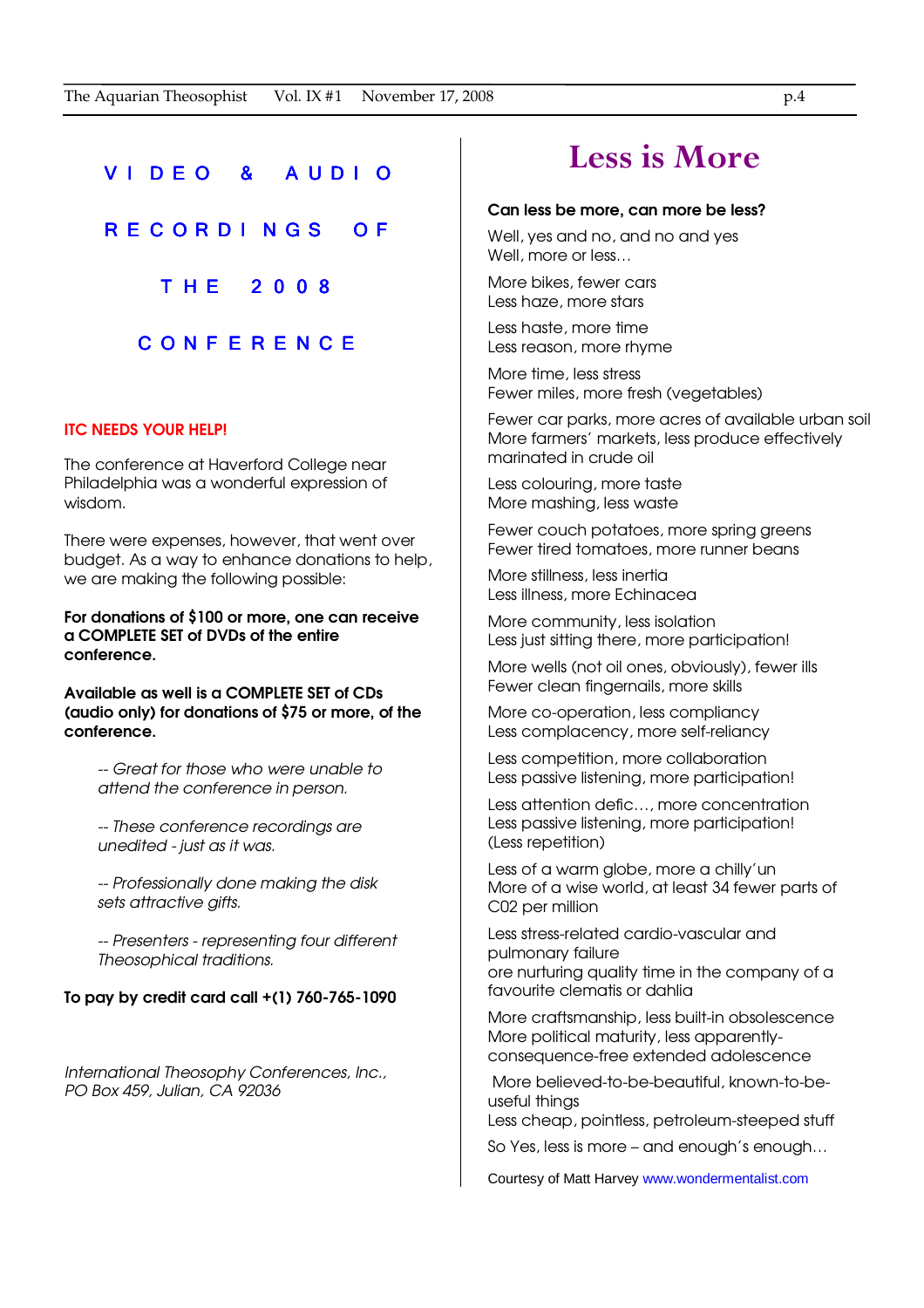## THE MYSTERIOUS STORY OF COUNT DE SAINT-GERMAIN

[continued from October]



Count de Saint-Germain in 1783

From time to time this strange being appeared in various European capitals, under various names—as Marquis de Montferrat; Count Bellamare at Venice; Chevalier Schoening, at Pisa; Chevalier Weldon, at Milan; Count Saltikoff, at Genoa; Count Tzarogy, at Schwabach; and, finally, as Count de Saint-Germain, at Paris; but, after his disaster at the Hague, no longer seems so wealthy as before, and has at times the appearance of seeking his fortune.

At Tournay he is "interviewed" by the renowned Chevalier de Seingalt, who finds him in an Armenian robe and pointed cap, with a long beard descending to his waist, and ivory wand in hand—the complete make-up of a necromancer. Saint-Germain is surrounded by a legion of bottles, and is occupied in developing the manufacture of hats upon chemical principles. Seingalt being indisposed, the Count offers to physic him gratis, and offers to dose him with an elixir which appears to have been ether; but the other refuses, with many polite speeches. It is the scene of the two augurs.

Not being allowed to act as a physician, Saint-Germain determines to show his power as an alchemist; takes a twelve-sous piece from the other augur, puts it on red-hot charcoal, and works with the blowpipe. The piece of money is fused and allowed to cool. "Now," says Saint-Germain, "take your money again." —"But it is gold."—"Of the purest." Augur number two does not believe in the transmutation, and looks on the whole operation as a trick, but he pockets the piece nevertheless, and finally presents it to the celebrated Marshal Keith, then governor of Neuchâtel.

Again in pursuit of dyeing and other manufacturing schemes, Saint-Germain turned up at St. Petersburg, Dresden, and Milan. Once he got into trouble, and was arrested in a petty town of Piedmont on a protested bill of exchange; but he pulled out a hundred thousand crowns' worth of jewels, paid on the spot, bullied the governor of the town like a pickpocket, and was released with the most respectful excuses.

Very little doubt exists that during one of his residences in Russia, he played an important part in the revolution which placed Catherine the Second on the throne. In support of this view, Baron Gleichen cites the extraordinary attention bestowed on Saint-Germain at Leghorn in 1770, by Count Alexis Orloff, and a remark made by Prince Gregory Orloff to the Margrave of Anspach during his stay at Nuremberg.

After all, who was he?—the son of a Portuguese king, or of a Portuguese Jew? Or did he, in his old age, tell the truth to his protector and enthusiastic admirer, Prince Charles of Hesse-Cassel? According to the story told his last friend, he was the son of a Prince Rakoczy, of Transylvania, and his first wife a Tékély. He was placed, when an infant, under the protection of the last of the Medici. When he grew up, and heard that his two brothers, sons of the Princess Hesse-Rheinfels, or Rothenburg, had received the names of Saint-Charles and Saint-Elizabeth, he determined to take the name of their holy brother, Sanctus Germanus.

What was the truth? One thing alone is certain, that he was a protégé of the last Medici. Prince Charles, who appears to have regretted his death, which happened in 1783, very sincerely, tells us that he fell sick, while pursuing his experiments in colours, at Eckernförde, and died shortly after, despite the innumerable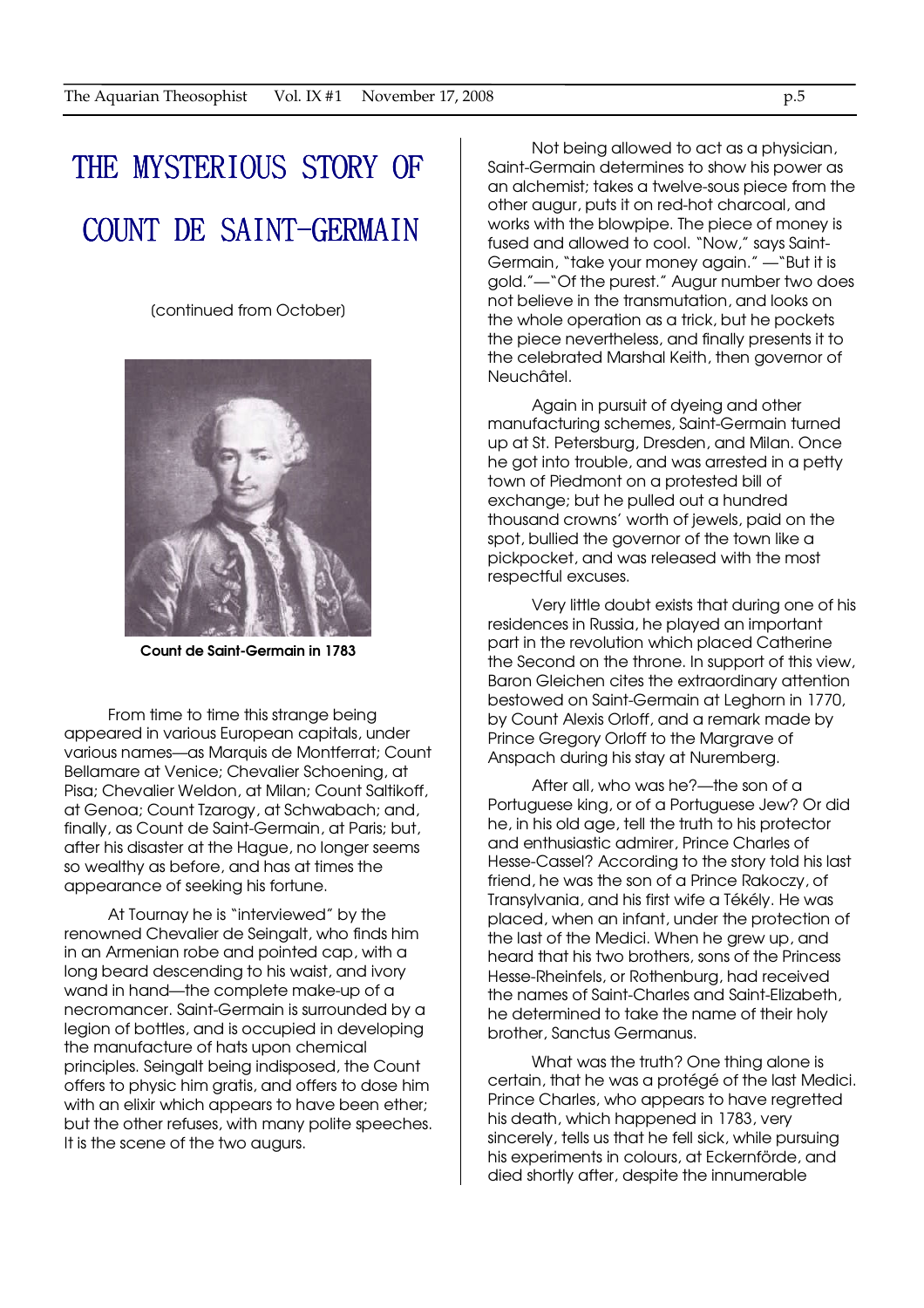medicaments prepared by his own private apothecary. Frederick the Great, who, despite his scepticism, took a queer interest in astrologers, said of him, "This is a man who does not die." Mirabeau adds, epigrammatically, "He was always a careless fellow, and at last, unlike his predecessors, forgot not to die."

And now we ask what shadow of proof is herein afforded either that Saint-Germain was an "adventurer," that he meant to "play the part of a prodigy," or that he sought to make money out of dupes? Not one single sign is there of his being other than what he seemed, viz., a gentleman of magnificent talents and education, and the possessor of ample means to honestly support his standing in society. He claimed to know how to fuse small diamonds into large ones, and to transmute metals, and backed his assertions "by the possession of apparently unbounded wealth, and a collection of jewels of rare size and beauty." Are "adventurers" like this? Do charlatans enjoy the confidence and admiration of the cleverest statesmen and nobles of Europe for long years and not even at their deaths show in one thing that they were undeserving?

Some encyclopedists<sup>1</sup> say:—"He is supposed to have been employed during the greater part of his life as a spy at the courts at which he resided!" But upon what evidence is this supposition based? Has any one found it in any of the state papers in the secret archives of either of these courts? Not one word, not one fraction or shred of fact to build this base calumny upon, has ever been found. It is simply a malicious lie. The treatment that the memory of this great man, this pupil of Indian and Egyptian hierophants, this proficient in the secret wisdom of the East, has had from Western writers is a stigma upon human nature. And so has the stupid world behaved towards every other person who like Saint-Germain, has revisited it after long seclusion devoted to study, with his stores of accumulated esoteric wisdom, in the hope of bettering it and making it wiser and happier.

One other point should be noticed. The above account gives no particulars of the last hours of the mysterious Count or of his funeral. Is it not absurd to suppose that if he really died at

 $\overline{a}$ 

the time and place mentioned, he would have been laid in the ground without the pomp and ceremony, the official supervision, the police registration which attend the funerals of men of his rank and notoriety? Where are these data?

He passed out of public sight more than a century ago, yet no memoir contains them. A man who so lived in the full blaze of publicity could not have vanished, if he really died then and there, and left no trace behind. Moreover, to this negative we have the alleged positive proof that he was living several years after 1784. He is said to have had a most important private conference with the Empress of Russia in 1785 or 1786, and to have appeared to the Princesse de Lamballe when she stood before the tribunal, a few moments before she was struck down with a bullet, and a butcher-boy cut off her head; and to Jeanne du Barry, the mistress of Louis XV, as she waited on her scaffold at Paris the stroke of the guillotine in the Days of Terror, of 1793.

A respected member of our Society, residing in Russia, possesses some highly important documents about the Count de Saint-Germain, and for the vindication of the memory of one of the grandest characters of modern times, it is hoped that the long-needed but missing links in the chain of his chequered history, may speedily be given to the world through these columns.

[The Theosophist, Vol. II, No. 8, May, 1881, pp. 168-170]

[After reading the above, the student should consult the Bio-Bibliographical Appendix in the present Volume (HPB's Collected Works), s.v. SAINT-GERMAIN, for pertinent information concerning this remarkable personage, the correction of some errors and a selective bibliography of the subject.— Compiler.]

### The "Guardian Wall"

There is a Wall of Protection that "the accumulated efforts of long generations of Yogis, Saints and Adepts, especially of the Nirmanakayas -- have created… around mankind, which wall shields mankind invisibly from still worse evils."

The Voice of the Silence – Fragment III

<sup>&</sup>lt;sup>1</sup> See New Amer. Cyclop., Vol. XIV, p. 267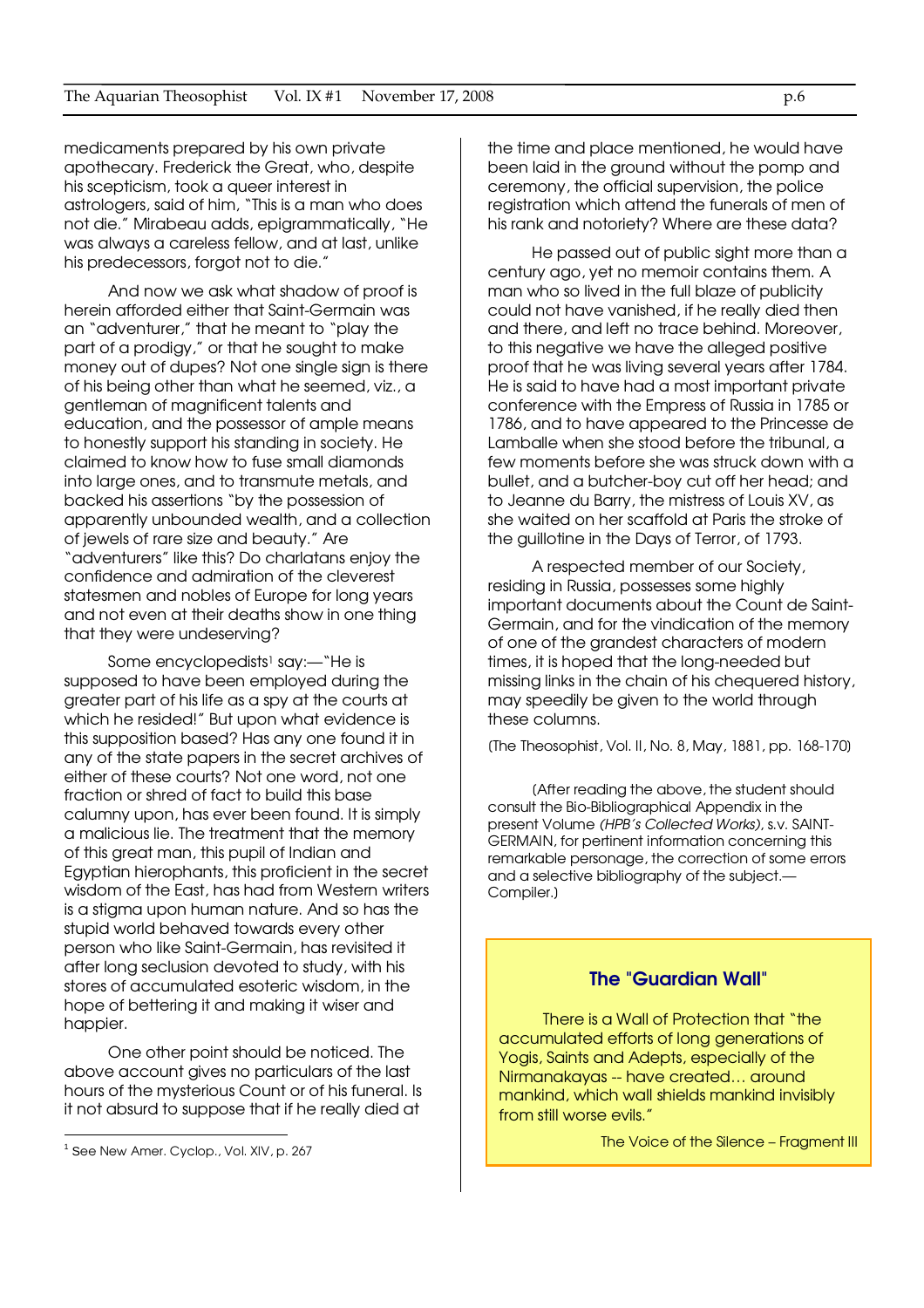### PRONUNCIATION KEY

### for reading Sanskrit (part 3)

THE pronunciation of Sanskrit words is simple when the principles governing the alphabet are known, and when the system of transliterating the Devanâgarî characters is understood, because there are no 'silent' letters as in English. (from last month; concludes...)

Pronunciation is given using the order of the letters of the English alphabet:

### SANSKRIT PRONUNCIATION CHART

| as in:<br>a | English<br>sofa | Sanskrit<br>nara |
|-------------|-----------------|------------------|
| â           | arm             | mâyâ             |
| ai          | aisle           | airâvata         |
| au          | out             | draupadî         |
| b           | bar             | buddhi           |
| bh          | abhor           | bhagavat         |
| ch          | chart           | chakra           |
| chh         | witch-hazel     | chhâyâ           |
| d           | day             | deva             |
| dh          | adhere          | dharma           |
| е           | prey            | devachan         |
| g           | agate           | gîtâ             |
| gh          | leghorn         | sughosha         |
| h           | home            | hari             |

|                         | <b>PRONOUNCED</b>   | <b>SANSKRIT</b> |  |
|-------------------------|---------------------|-----------------|--|
|                         | AS IN:              | <b>WORD</b>     |  |
| $\frac{h}{i}$           | loch                | brih            |  |
|                         | bin                 | vishņu          |  |
| î                       | machine             | gâyatrî         |  |
| j                       | june                | arjuna          |  |
| $\mathbf k$             | key                 | krishna         |  |
| kh                      | inkhorn             | śikhandin       |  |
| $\mathbf{1}$            | lake                | lakshmî         |  |
| m                       | man                 | manu            |  |
| $\mathbf n$             | not                 | nara            |  |
| $\tilde{\mathbf{n}}$    | onion               | sañjaya         |  |
| ng                      | linger              | gangâ           |  |
| $\mathbf{o}$            | <b>SO</b>           | soma            |  |
| p                       | part                | pându           |  |
| ph                      | upheaval            | phala           |  |
| r                       | rub                 | rajas           |  |
| ŗi                      | fibre               | prithâ          |  |
| S                       | sun                 | sañjaya         |  |
| ś                       | assure              | śarîra          |  |
| sh                      | shun                | krishna         |  |
| t                       | ton                 | tamas           |  |
| th                      | right-handed        | jayadratha      |  |
| u                       | full                | buddha          |  |
| û                       | fool                | bhûta           |  |
| $\overline{\mathbf{V}}$ | varnish             | nirvâna         |  |
|                         | v (after consonants |                 |  |
|                         | often like w)       | sattwa          |  |

134

y

you

from 'Gods & Heroes of the Gita' (Barbaroka)

yuga

"Whoever in acting dedicates his actions to the Supreme Spirit and puts aside all selfish interest in their result is untouched by sin."

favorite quotations from the Gita, selected by Barbaroka, page 39-40

PRONUNCIATION KEY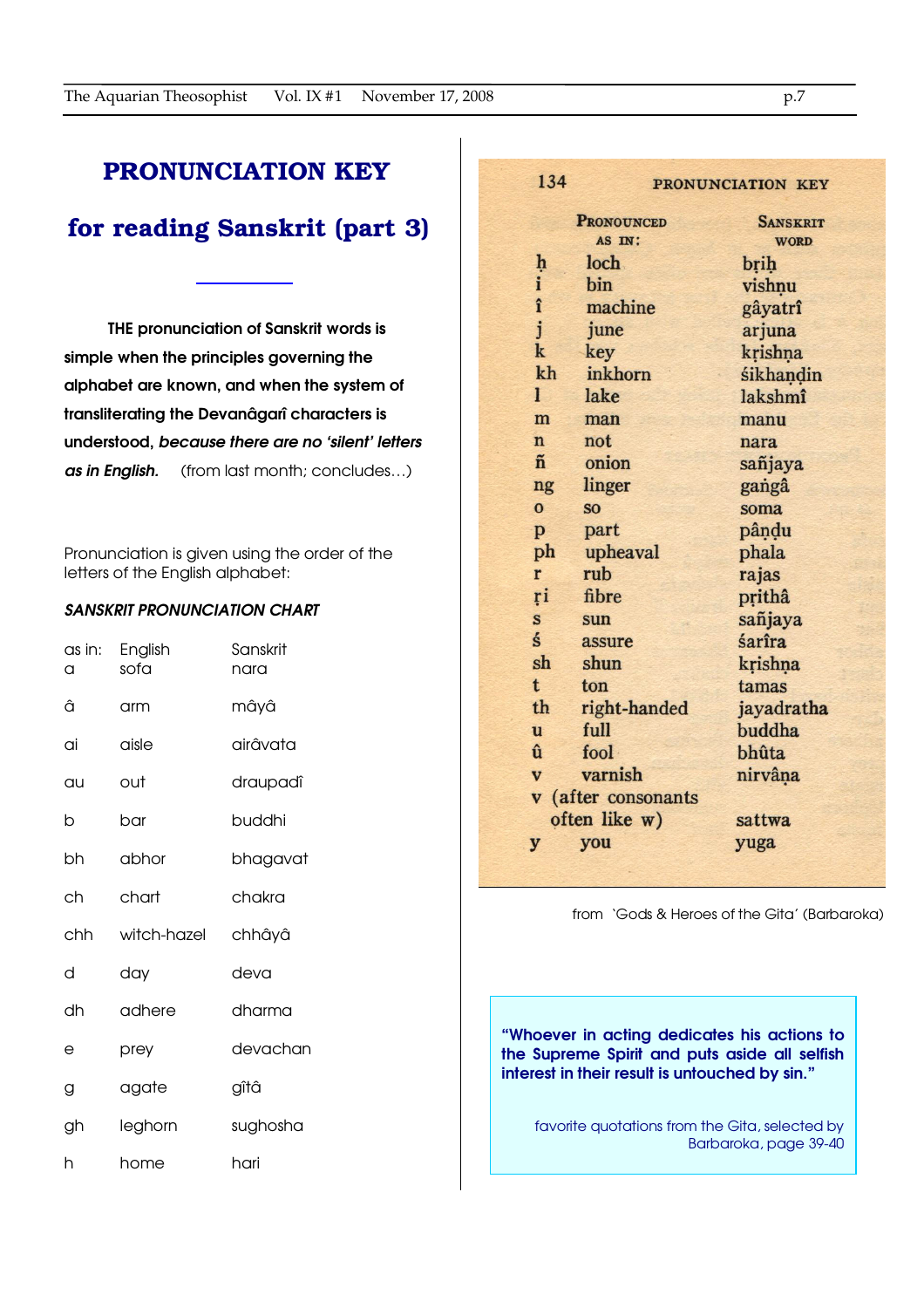## **CORRESPONDENCE**

Contributions from a new reader, poetry from the Hindi sage, Kabir<sup>1</sup>.

\_\_\_\_\_\_\_\_\_\_\_

\_\_\_\_\_\_\_\_\_\_\_

\_\_\_\_\_\_\_\_\_\_\_

 $\overline{a}$ 

Don't harass the downtrodden Because their curses are very potent

Just as the dead cow's hide of the bellows Makes the iron melt.

Why are you shouting your prayers? Do you think God is deaf?

God hears even the little anklets on the ant's feet.

[We add another with an interpretation. Ed]

### Says Kabir

By my doing nothing happens

What I don't do comes to pass

If anything happens as if my doing

Then truly it is done by someone else.

#### Understanding

In this Doha, Kabir shows the supremacy of the divine will. According to this Doha, Kabir implies that everything happens according to God's will. Man is limited, both in his abilities and his resources. One cannot do anything without being interdependent upon others.

If a successful person claims his success to be his singular achievement, then it would boil down to be an arrogant statement. It is the contribution of others at various levels that makes any noteworthy action to be accomplished.

Take for example the simple aspect of life - our food. We all eat food. However, the food that we eat passes through various stages. First the farmer sows the seed, then he nurses the crop before harvesting it. The food as raw material goes through the distribution channels. Then it comes home. Then it is cooked. And only then it is eaten.

Kabir, thus emphatically asserts that it is the will of God that all actions get accomplished. And God here would be seen in his "Virat" form which is the entire universe.

In this doha, Kabir also implies that one should develop humility and shed the attitude of pride and boastfulness.

– Rajender Krishan http://www.boloji.com/kabir/dohas/kd21.htm

<sup>1</sup> Six hundred years ago Kabir was born in India in 1398 AD. He lived for 120 years and is said to have relinquished his body in 1518. This period is also said to be the beginning of Bhakti Movement in India.

A weaver by profession, Kabir ranks among the world's greatest poets. Back home in India, he is perhaps the most quoted author. The Holy Guru Granth Sahib contains over 500 verses by Kabir. The Sikh community in particular and others who follow the Holy Granth, hold Kabir in the same reverence as the other ten Gurus.

Kabir openly criticized all sects and gave a new direction to the Indian philosophy. This is due to his straight forward approach that has a universal appeal. It is for this reason that Kabir is held in high esteem all over the world. To call Kabir a universal Guru is not an over exaggeration. To me personally, the very name Kabir means Guru's Grace.